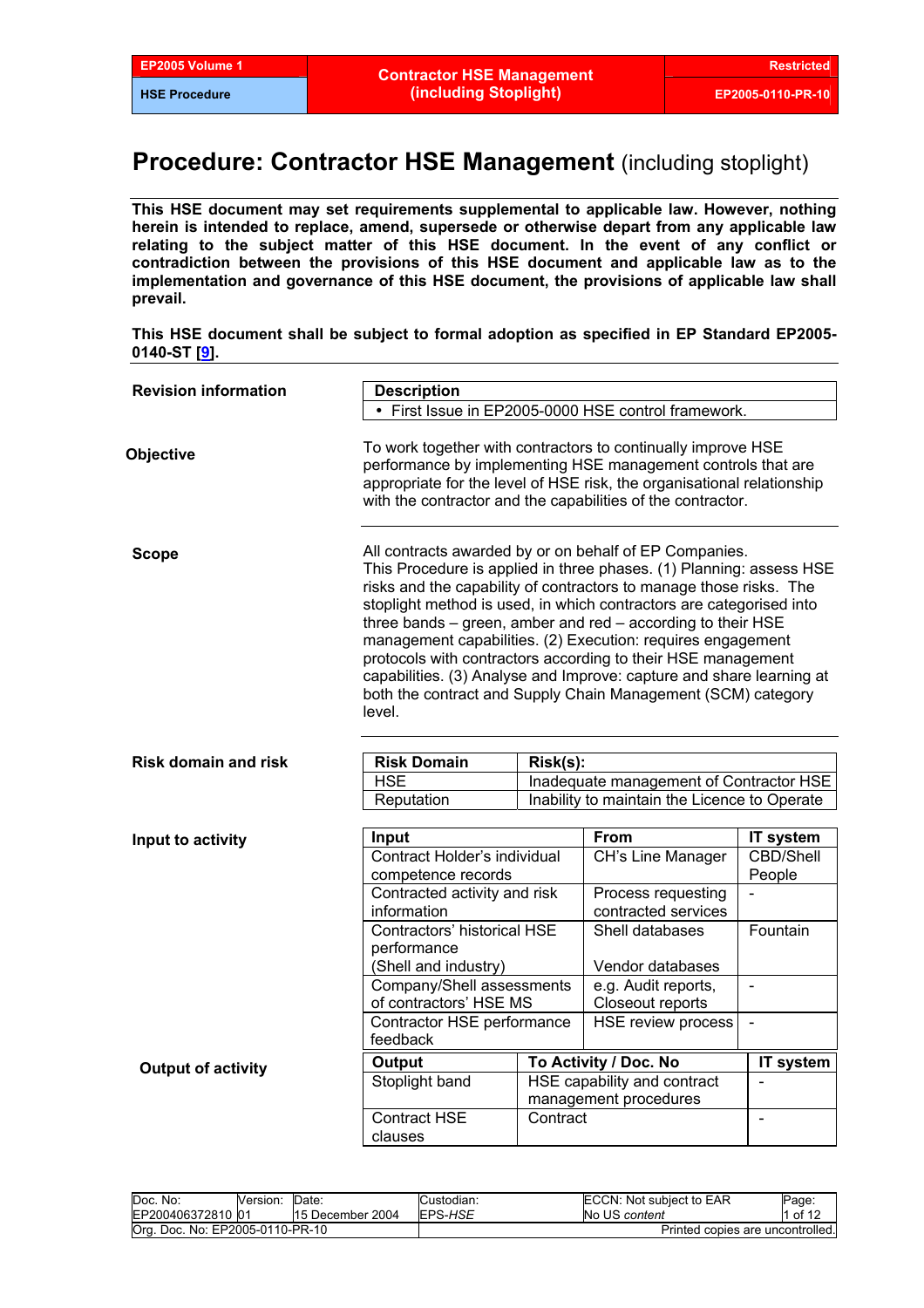Î,

# **EP2005 Volume 1 Restricted Contractor HSE Management (including Stoplight) EP2005-0110-PR-10**

#### **Activity Responsibility Matrix**

Details on HSE roles and responsibilities and related abbreviations are contained in 'EP Supply Chain Management Key Roles' [[27](#page-11-0)] and EP Specification 'EP2005 HSE Roles and Responsibilities' [\[7\]](#page-11-0).

|    | <b>Task definition</b>                                                                  | <b>HSE</b><br>Advisor<br>EP/Dir/Reg <mark>i</mark><br>/OpCo | Contract<br>Holder<br>(CH) | SCM/C&P staff <mark>:</mark><br>plus<br>GCM*/CFP*<br>(Tasks 15-17) | Contract<br>Owner<br>(CO) | Tender Board!<br>(TB) | <b>EP Company</b><br><b>Site Rep</b><br>(CSR)<br>Contract<br>User | Remarks/<br>Ref to other EP 2005-0110<br>documents                                                                        |
|----|-----------------------------------------------------------------------------------------|-------------------------------------------------------------|----------------------------|--------------------------------------------------------------------|---------------------------|-----------------------|-------------------------------------------------------------------|---------------------------------------------------------------------------------------------------------------------------|
| 1  | <b>Planning</b><br><b>Assess and analyse</b><br><b>HSE</b> risks                        |                                                             |                            |                                                                    |                           |                       | CON                                                               | Contract User to be consulted<br>particularly for call-off type<br>contracts                                              |
| 2  | Categorise mode of<br>contract                                                          |                                                             |                            |                                                                    |                           |                       |                                                                   | Refer to<br>EP2005-0110-SP-01 [2]                                                                                         |
| 3  | Verify CH competence                                                                    |                                                             |                            |                                                                    | EXE                       |                       |                                                                   | If M/H HSE Risk, Refer to<br>EP2005-0120-ST [8]                                                                           |
| 4  | <b>Select contract HSE</b><br>clauses                                                   | CON                                                         | EXE                        | cоı                                                                |                           |                       |                                                                   |                                                                                                                           |
| 5  | identify eligible<br>contractors                                                        |                                                             | EXE                        |                                                                    |                           |                       |                                                                   | If contract is Mode 1/2 Low<br>HSE Risk go toTask 10.<br>If contract is Mode 3 remaining<br>Tasks 6 -18 are not required. |
| 6  | <b>Evaluate HSE capability</b><br>questionnaire                                         | <b>EXE</b>                                                  | cor                        |                                                                    |                           |                       |                                                                   | Refer to<br>EP2005-0110-TO-80 [4]<br>EP2005-0110-SP-02 [3]                                                                |
| 7  | <b>Evaluate historical HSE</b><br>performance                                           | (EXE                                                        | CON                        | CON                                                                |                           |                       |                                                                   |                                                                                                                           |
| 8  | <b>Evaluate the need</b><br>for/execute an HSE<br>audit/review                          | <b>EXE</b>                                                  | <b>APP</b>                 | CO۱                                                                |                           |                       |                                                                   | Refer to<br>EP2005-0180-ST [10]                                                                                           |
| 9  | <b>Band contractors</b>                                                                 |                                                             | EXE                        | cor                                                                |                           |                       |                                                                   | Green, Amber or Red -<br>decreasing capability to<br>manage HSE risks in contract                                         |
| 10 | Define evaluation<br>criteria and issue<br>tender/bid<br>or negotiate                   |                                                             | cor                        | <b>EXE</b>                                                         |                           | API                   |                                                                   | Define type of Contract HSE<br>Plan to be prepared by<br>contractors (TO-81[5] or<br>TO-82[6])                            |
| 11 | <b>Evaluate bids/offers &amp;</b><br>select contractor for<br>award<br><b>Execution</b> |                                                             | CON                        | <b>EXE</b>                                                         | <u>CON</u>                | API                   |                                                                   | Contractors submit draft<br>Contract HSE Plan: how HSE<br>risks will be managed and the<br>HSE management capabilities    |
| 12 | Define and approve<br><b>Contract HSE Plan</b>                                          | CON                                                         | EXE                        |                                                                    | <b>APP</b>                |                       | CON                                                               | of any subcontractors<br>Contractor updates draft plan<br>TO-81[5] or TO-82[6]                                            |
| 13 | <b>Execute pre-mob.</b> and<br>mob. activities                                          |                                                             | <b>EXE</b>                 | CON                                                                |                           |                       | cо                                                                |                                                                                                                           |
| 14 | Monitor implem. of<br><b>Contract HSE Plan</b>                                          |                                                             | EXE                        |                                                                    |                           |                       | CON                                                               | <b>CSR/Contract User responsible</b><br>for day to day monitoring                                                         |
|    | Analyse/Improve<br>Sharing learning and                                                 |                                                             |                            |                                                                    |                           |                       |                                                                   |                                                                                                                           |
| 15 | good practice<br><b>Contractor HSE</b><br>forums)                                       | <b>EXE</b>                                                  | cо                         | зоr<br><b>GCM/CFP</b>                                              |                           |                       |                                                                   |                                                                                                                           |
| 16 | <b>Report to the Tender</b><br>Board                                                    | (EXE                                                        | <b>CON</b>                 | CON<br><b>GCM/CFP</b>                                              | CON                       | U,                    |                                                                   |                                                                                                                           |
| 17 | Steer HSE performance<br>improvements                                                   | <b>CON</b>                                                  | EXE                        | <b>CON</b><br><b>GCM/CFP</b>                                       | CON                       | j,                    |                                                                   |                                                                                                                           |
| 18 | <b>Closeout of contract</b>                                                             | CON                                                         | EXE                        | CON                                                                | J,                        | U                     |                                                                   |                                                                                                                           |
|    | GCM: Global Category Manager                                                            |                                                             |                            |                                                                    |                           |                       |                                                                   |                                                                                                                           |
|    | CFP: Category Focal Point                                                               |                                                             |                            |                                                                    |                           |                       |                                                                   |                                                                                                                           |

| <b>EXE</b>   |            | Execute (executing); Performing a task          | Approve (Approving); Approve results |
|--------------|------------|-------------------------------------------------|--------------------------------------|
|              | <b>CON</b> | Contribute (contributory); Contribute to a task | Receiving information                |
| <b>ICHIN</b> |            | Check (controlling); Check, verify results      |                                      |
|              |            |                                                 |                                      |

| Doc. No:                        | Version: | Date:            | Custodian: | <b>IECCN: Not subiect to EAR</b> | Page:   |
|---------------------------------|----------|------------------|------------|----------------------------------|---------|
| EP200406372810 01               |          | 15 December 2004 | EPS-HSE    | No US content                    | 2 of 12 |
| Org. Doc. No: EP2005-0110-PR-10 |          |                  |            | Printed copies are uncontrolled. |         |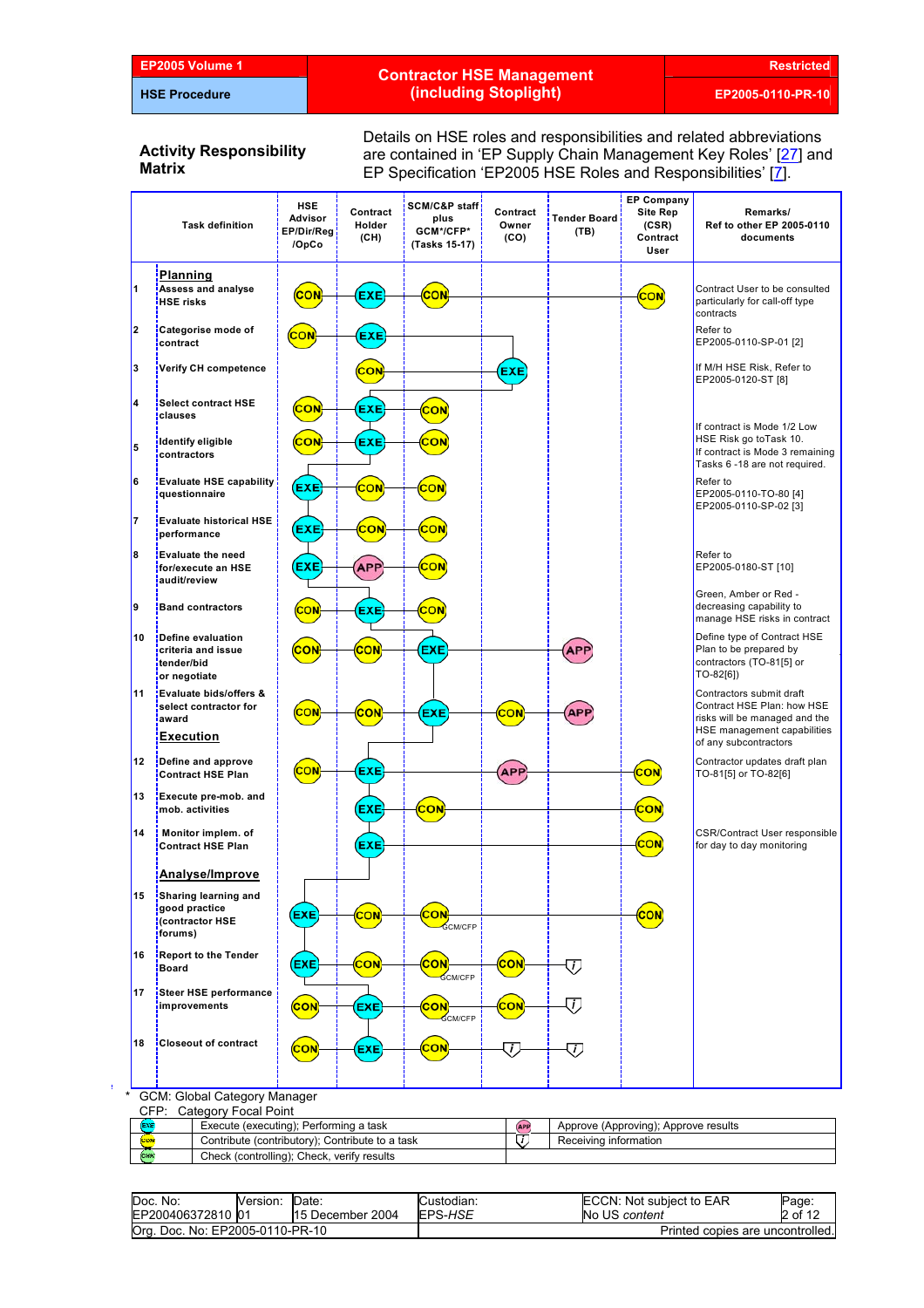| Task 1: Assess and analyse HSE risks<br>Categorise each contract as Low HSE Risk, Medium HSE Risk or<br>High HSE Risk corresponding to the highest risk inherent in the<br>contract scope as follows:                                                                                                                                                                                                                                                                                                                                                                                                                                                                                                                                                                                                                                                                                                                                                                                                                                                                                                                        |                                                                                                                                                                                                |
|------------------------------------------------------------------------------------------------------------------------------------------------------------------------------------------------------------------------------------------------------------------------------------------------------------------------------------------------------------------------------------------------------------------------------------------------------------------------------------------------------------------------------------------------------------------------------------------------------------------------------------------------------------------------------------------------------------------------------------------------------------------------------------------------------------------------------------------------------------------------------------------------------------------------------------------------------------------------------------------------------------------------------------------------------------------------------------------------------------------------------|------------------------------------------------------------------------------------------------------------------------------------------------------------------------------------------------|
| 1. Identify all hazards associated with activities in the contract work<br>scope, covering but not limited to the following:<br>Nature of the work - work methods, staffing, materials,<br>equipment, tools to be used and associated hazards e.g.<br>lifting, working at heights, transport, etc;<br>Nature of the product or service i.e. is the contractor<br>$\bullet$<br>required to perform an HSE critical activity (such as the<br>design HSE-critical equipment) as opposed to a hazardous<br>activity (such as working at height);<br>Location of the work - vicinity of shops, schools, hospitals,<br>$\bullet$<br>offices, houses; environmentally sensitive locations<br>(beaches, coral reefs, fishing areas, etc), and associated<br>hazards e.g. $H_2S$ , asbestos, chemicals and heat;<br>Local constraints:<br>$\bullet$<br>Number of concurrent operations or contractors on site;<br>Potential consequences - environmental harm, injury,<br>$\bullet$<br>illness, asset damage, impact on local societal sensitivities,<br>reputation with Non-Governmental Organisations (NGO) or<br>Governments, etc. |                                                                                                                                                                                                |
|                                                                                                                                                                                                                                                                                                                                                                                                                                                                                                                                                                                                                                                                                                                                                                                                                                                                                                                                                                                                                                                                                                                              | To minimise the assessment effort and to ensure consistency<br>assessors shall refer to the relevant hazards & environmental<br>aspects registers of the EP Company, the EP Standard 'Hazards' |

- 2. Assess the HSE risk of each hazard using the Group (YG) 'Risk Assessment Matrix' (RAM) [[23, §2.1\]](#page-11-0).
- 3. Document the HSE risk assessment.

#### **Task 2: Categorise mode of contract**

Categorise the contract as *Mode1*, *Mode 2* or *Mode 3* using EP Specification 'HSE Contract Modes' [\[2\]](#page-11-0). In summary:

- *Mode 1* means the contractor operates within the EP Company's HSE MS;
- *Mode 2* means the contractor operates within its own HSE MS that interfaces with the EP Company HSE MS and is required to report HSE performance data including incidents to EP;
- *Mode 3* means the contractor operates within its own HSE MS and has no interfaces with the EP Company HSE MS and is not required to report HSE performance data including incidents to EP. However, this does not exclude the possibility that the EP Company may wish to guide and influence HSE performance under the contract.

### **Task 3: Verify Contract Holder's competence**

For *Mode 1* or *Mode 2 Medium HSE Risk* or *High HSE Risk* contracts verify the Contract Holder's (CH) competence according to EP Standard 'Competence Assurance of HSE Critical Positions' [\[8\]](#page-11-0) and their ability to execute their assigned tasks in this Procedure.

| Doc. No:                        | Version: | Date             | Custodian:                       | ECCN: Not subject to EAR | Page:   |
|---------------------------------|----------|------------------|----------------------------------|--------------------------|---------|
| EP200406372810 01               |          | 15 December 2004 | EPS-HSE                          | No US content            | 3 of 12 |
| Org. Doc. No: EP2005-0110-PR-10 |          |                  | Printed copies are uncontrolled. |                          |         |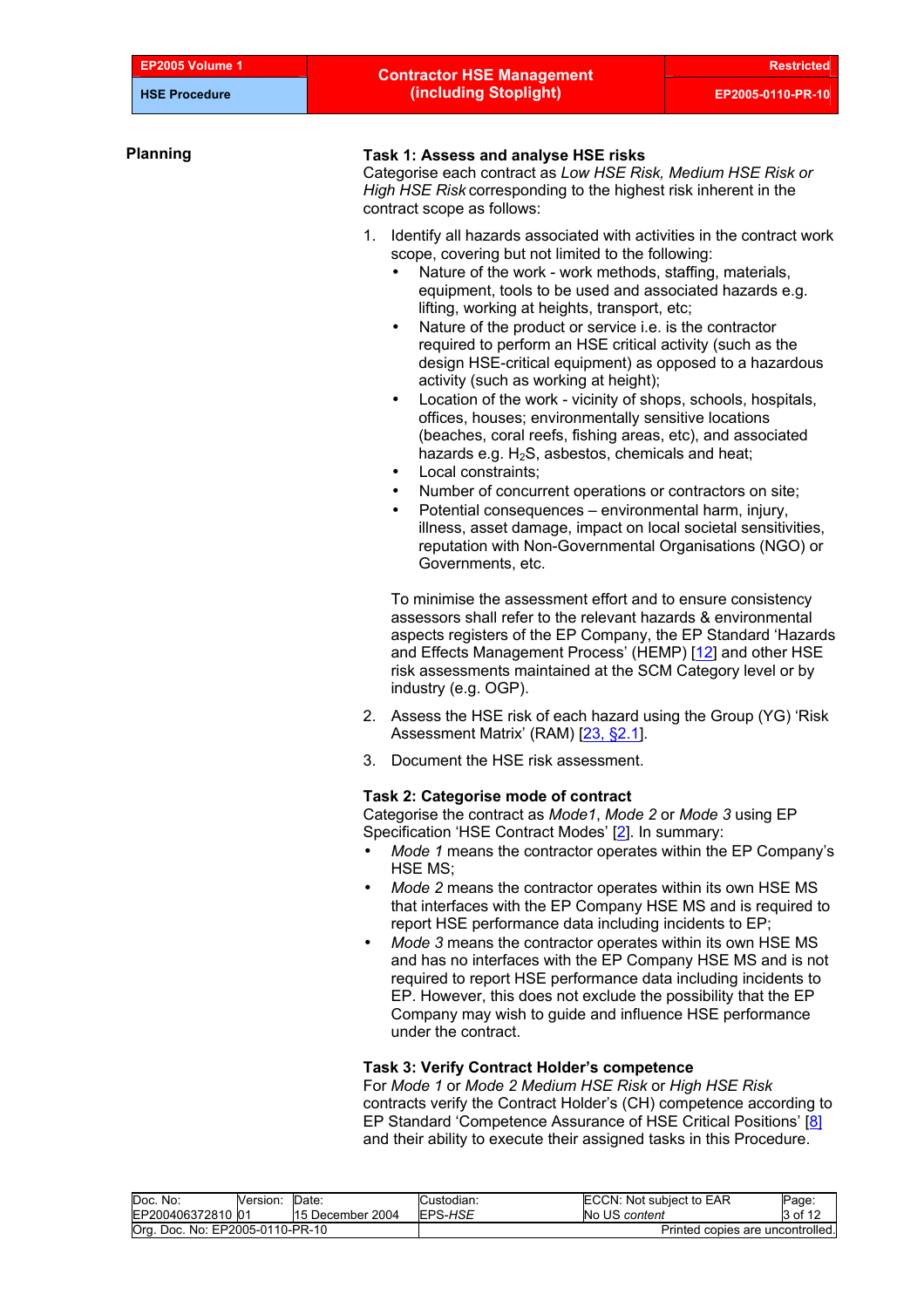# **Task 4: Select contract HSE clauses**

- Select HSE contract clauses based on:
- Output from Task 1 (HSE risks of work activities); and
- Output from Task 2 (mode of contract).

Refer to SCM/C&P staff and consult with the relevant HSE Adviser (EP/Dir/Reg/OpCo) for guidance on the formulation of activity specific clauses and technical requirements.

## **Task 5: Identify eligible contractors**

Prepare a list of eligible contractors:

- List eligible contractors on the basis of historical experience or expert judgement or as directed by JV agreements or local regulation;
- *Mode 1* or *Mode 2 Medium HSE Risk* or *High HSE Risk* contracts - Eligible contractors who have not already had their HSE capability assessed and who wish to be considered shall submit the questionnaire in EP Tool 'Contractor HSE Capability Questionnaire' [[4](#page-11-0)]. If a contractor has not performed work for an EP Company for more than three years a full HSE capability assessment is required;
- *Mode 1* or *Mode 2 Low HSE Risk* contracts Eligible contractors' ability to manage the HSE risks associated with the contract work scope and their historical HSE performance shall be evaluated and deemed acceptable. However they are exempt from the HSE capability assessment (see Tasks 6 - 9); the next relevant task for them is [Task 10](#page-6-0). This exemption may also be applied at the discretion of the Contract Owner (CO) to *Medium HSE Risk* contracts which are *Mode 1* and have a restricted scope of work e.g. one or two person welding job or a one week painting job using scaffolding;
- *Mode 3* (*L/M/H HSE Risk*) contracts *-* Eligible contractors are exempt from the HSE capability assessment. The remaining Tasks 6 -18 are not required.

#### **Task 6: Evaluate HSE capability questionnaire**

Evaluate contractors' 'HSE Capability Questionnaire' [\[4\]](#page-11-0) and associated supporting documents.

#### **Task 7: Evaluate historical HSE performance**

- Evaluate the contractors' HSE performance in previous work for EP Companies. Verify answers given in contractors' HSE capability questionnaire returns where possible, using information from previous audit reports, contract closeout reports, feedback forms, Global Category Managers (GCM) and Category Focal Points (CFP) and SCM/C&P staff.
- Evaluate the contractors' historical HSE statistics taking into account the following:
	- 1. The relevance of the data to the work locations and HSE risks of the activities within the contract scope.
	- 2. The level and quality of near-miss/unsafe condition/unsafe act reporting and other pro-active indicators being tracked and reported.
	- 3. Use 12 month rolling average data to avoid statistical anomalies.
	- 4. The severity of typical incident reportable cases [\[22, App. 1\]](#page-11-0), total exposure hours and possible differences in

| Doc.<br>No:<br>EP200406372810 01     | Version: | Date<br>15 December 2004 | Custodian:<br>EPS-HSE | ECCN: Not subject to EAR<br>No US content | Page:<br>4 of 12 |
|--------------------------------------|----------|--------------------------|-----------------------|-------------------------------------------|------------------|
| Org.<br>. Doc. No: EP2005-0110-PR-10 |          |                          |                       | Printed copies are uncontrolled.          |                  |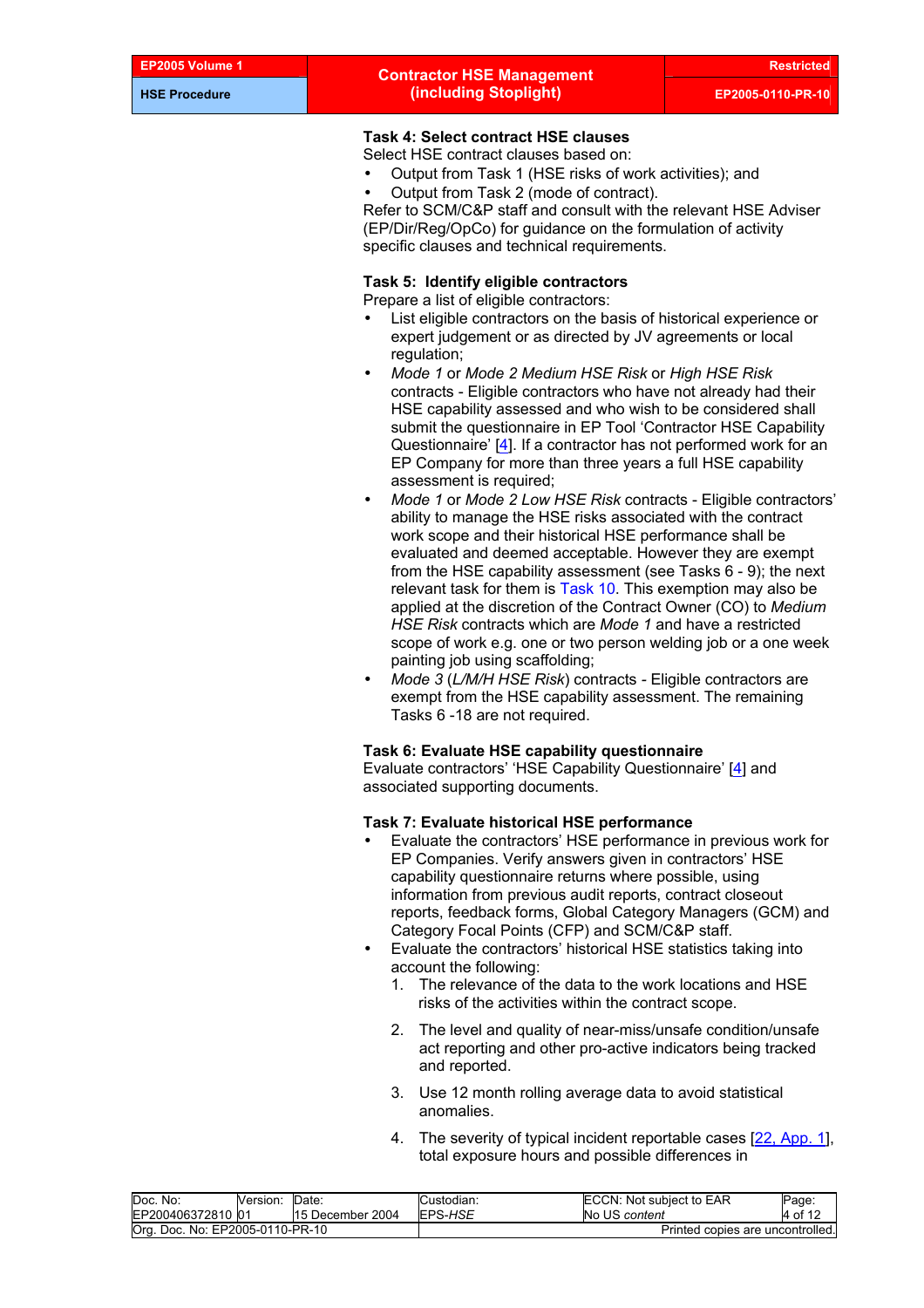# **EP2005 Volume 1 Restricted Contractor HSE Management (including Stoplight) EP2005-0110-PR-10**

performance between Corporate, Regional and Local contractor entities.

5. Treat internal Shell statistics as leading benchmarks, if available. External statistics may be less specific to the EP Business than internal Shell statistics.

# **Task 8: Evaluate the need for/execute an HSE MS audit/review**

For contractors being considered for *Mode 2 High HSE Risk* contracts conduct an HSE MS audit/review if little recent (less than three years old) independent information held at EP/ Directorate/ Regional/OpCo level (e.g. audit reports) is available on their HSE capabilities.

It is recommended that when the contract scope is significant in terms of exposure hours or area of operations or contact with local stakeholders or impact on EP Company assets that this requirement is extended to *Mode 2 Medium HSE Risk* contracts.

The HSE MS review/audit has three main objectives:

- 1. To verify the completeness and degree of implementation of the contractor's HSE MS and identify where to supplement the monitoring of the contractor's work.
- 2. To provide the contractor with a deeper understanding of the EP Company's HSE MS requirements.
- 3. To verify the contractor's responses to the HSE Capability Questionnaire [[4](#page-11-0)].

The HSE MS audits/reviews shall meet the following requirements: 1. Audit/review leader is nominated by the EP Company.

- 2. Auditor(s) meet the HSE auditor competence criteria for *Internal HSE Audits* as defined in EP Specification 'HSE Auditor Competence Criteria' [\[11](#page-11-0)].
- 3. The Terms of Reference (TOR) for the HSE MS audit/review are to be based on [\[4](#page-11-0)] and may use supplementary tools to assess the contractor's HSE MS such as the SIEP HSE MS Self Assessment Questionnaire (SAQ) [\[26\]](#page-11-0).
- 4. Conducted on the contractor's premises/sites.
- 5. Findings are discussed with the contractor and agreed improvement actions should be included in the contractor's HSE MS improvement plan(s).
- 6. The relevant GCM/CFP with HSE Adviser support shall monitor the contractor's follow-up of the HSE MS improvement plan. If a contractor has multiple active EP Company contracts the relevant CHs shall support this monitoring along with their routine monitoring of their specific Contract HSE Plan(s).

#### **Task 9: Band Contractors**

Adjudicated scoring is a consolidation of the outputs from Tasks 6, 7 and 8. The output is a score based on EP Specification 'Contractor HSE Capability Points System' [[3](#page-11-0)]. This is not intended to be a purely quantitative process, but one where experience is brought to bear on the contractors' responses:

1. Based on [[3](#page-11-0)] the contractors are banded on adjudicated scores for each question (based on max. points = 280). They are

| Doc. No:                        | Version: | Date.            | Custodian:                       | ECCN: Not subject to EAR | Page:   |
|---------------------------------|----------|------------------|----------------------------------|--------------------------|---------|
| EP200406372810 01               |          | 15 December 2004 | EPS-HSE                          | No US content            | 5 of 12 |
| Org. Doc. No: EP2005-0110-PR-10 |          |                  | Printed copies are uncontrolled. |                          |         |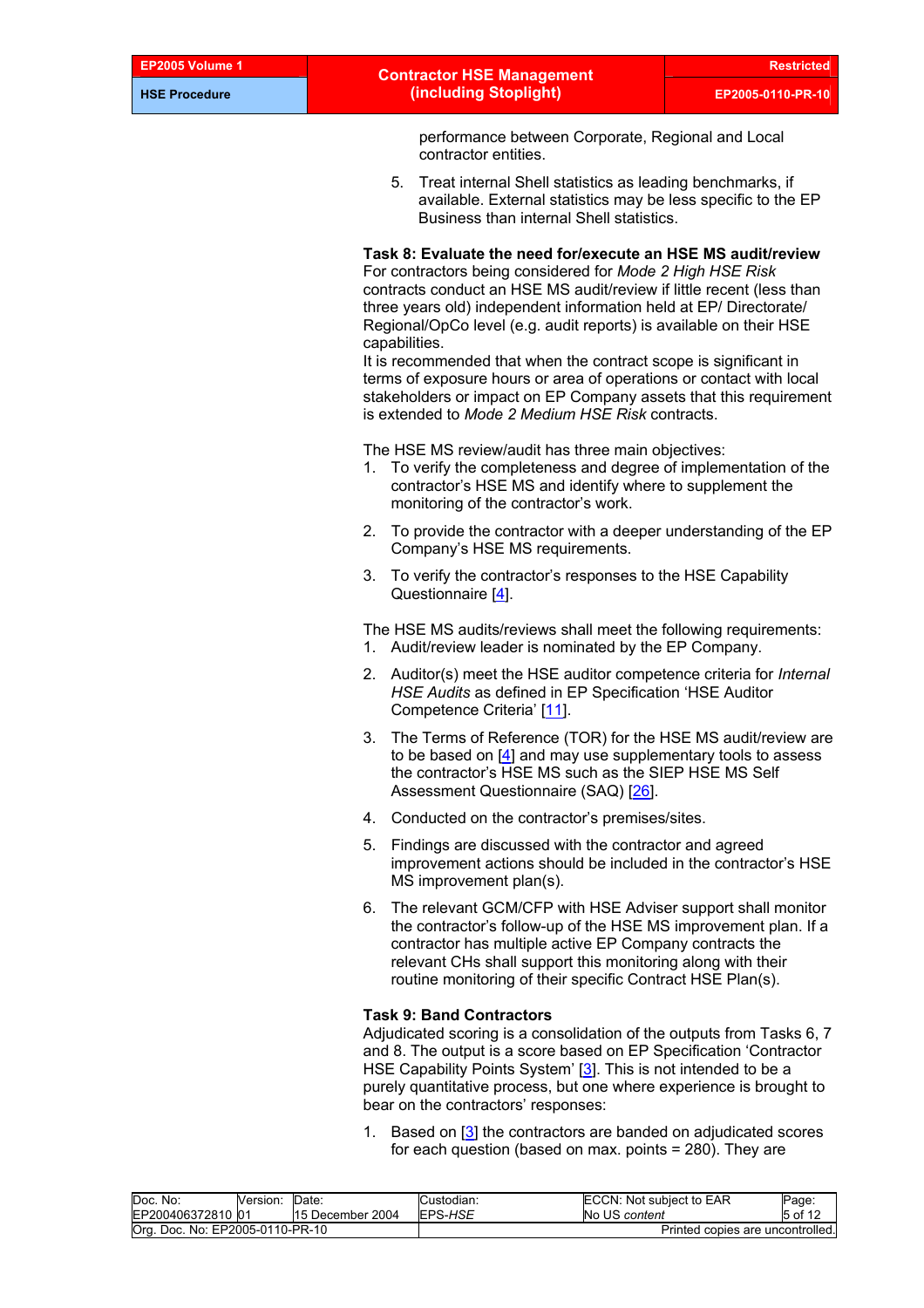|                | <b>Contractor HSE Management</b>                                                                                                                                                                                                                                                                                           | <b>Restricted</b> |
|----------------|----------------------------------------------------------------------------------------------------------------------------------------------------------------------------------------------------------------------------------------------------------------------------------------------------------------------------|-------------------|
|                | (including Stoplight)                                                                                                                                                                                                                                                                                                      | EP2005-0110-PR-10 |
|                | categorised in red $($ <103) points), amber $(103 – 177)$ or green<br>(> or equal to 178 points) bands:<br>Red denotes 'capability is below Company requirements';<br>Amber denotes 'capability conditionally meets Company<br>requirements';<br>Green denotes 'capability unconditionally meets Company<br>requirements'. |                   |
| 2 <sub>1</sub> | The SAQ [26] scores if available may be used to verify or guide<br>the Contractor HSE Capability Points System [3] scoring.                                                                                                                                                                                                |                   |
| 3.             | Inform the contractors in writing of their stoplight banding.                                                                                                                                                                                                                                                              |                   |
|                |                                                                                                                                                                                                                                                                                                                            |                   |

- 4. Document the results of the capability assessment including any audit/reviews and record or reference in the relevant SCM contractor management database/system(s). Documentation shall include but not limited to:
	- Audit/review reports;

EP2005 Volume 1 **HSE Procedure**

- Responses to the HSE Capability Questionnaire [\[4\]](#page-11-0) and the results of applying the Contractor HSE Capability Points System [[3](#page-11-0)];
- SAQ (if performed by the EP Company HSE MS Audit/Review team);
- HSE performance data used for the capability assessment;
- Stoplight band.
- 5. Share the results of the HSE capability assessment across EP/Dir/Reg/OpCo as this will help to leverage best practice learning and reduce effort/cost in performing contractor HSE capability assessments.

*Note***:** Tasks 1 - 9 can be performed at the SCM category level when establishing umbrella/frame arrangements or a list of globally approved contractors.

In such cases the GCM will act as CO and will appoint a competent CH, which may be a CFP. In the case where the GCM acts as the CH their immediate supervisor will act as the CO.

With these roles the GCM and CFP shall ensure that:

- Umbrella/frame arrangements and/or approved contractors maintained at the category level meet the requirements of the EP HSE standards (EP2005-0000 suite of HSE Controlling Documents and any HSE requirements specific to the Category/Region). The GCM/CFP shall be supported by discipline expertise at the EP/Regional level (e.g. HSE, Legal, Seismic, Wells, Projects) for the following:
	- o Maintaining general and activity specific HSE clauses;
	- o Performing HSE MS audits or reviews, to assess the HSE capability of key contractors being assessed and approved at the category Global or Regional level).

If a CH plans to invite bids from a contractor on such an approved list maintained by the relevant GCM/CFP, Tasks 4 - 9 do not have to be repeated for their specific contract unless the contractor has not performed work for an EP Company for more than three years.

| Doc. No:                        | version: | Date:            | Custodian: | ECCN: Not subject to EAR         | Page:   |
|---------------------------------|----------|------------------|------------|----------------------------------|---------|
| EP200406372810 01               |          | 15 December 2004 | EPS-HSE    | No US content                    | 6 of 12 |
| Org. Doc. No: EP2005-0110-PR-10 |          |                  |            | Printed copies are uncontrolled. |         |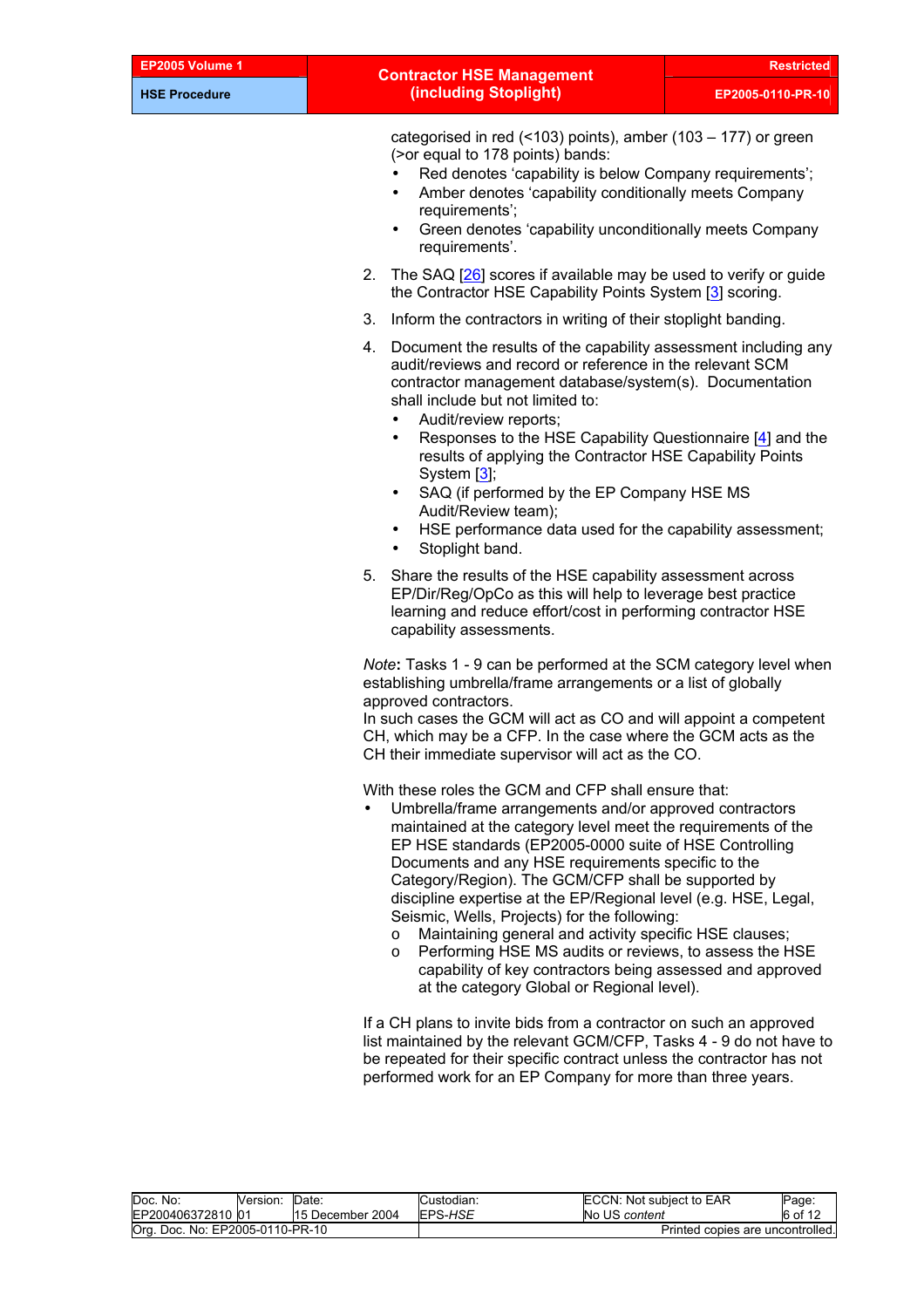#### <span id="page-6-0"></span>**Task 10: Define evaluation criteria, issue tender/bid or negotiate**

- 1. Red-banded contractor shall not be invited to tender/bid or enter into negotiation if amber or green-banded contractors are available on the potential bid/negotiation list. Any deviations to this rule shall be authorised by the relevant Tender Board (TB) and the justification shall be clearly documented in the TB meeting minutes.
- 2. Provide candidate contractors with access to the contract specific HSE requirements, including the type of Contract HSE Plan to be prepared in draft.
- 3. Provide candidate contractors the opportunity to assess for themselves the HSE risks of the contract scope (e.g site visits, access to EP Companies HSE risk assessments and require them as part of their submission to document how they will manage the specific HSE risks of the contract as part of their draft Contract HSE Plan.
- 4. Bid evaluation models shall make provision for additional resources (e.g. supervision, training, equipment), which in the opinion of the CH are required for red and amber banded contractors to meet the HSE requirements of the contract.
- 5. Bid evaluation models which are based on points/weightings for the different evaluation aspects (e.g. commercial, technical, HSE) then the HSE element shall have a total contribution as follows:
	- *High HSE Risk* contracts: Not less than 30%;
	- *Medium HSE Risk* contracts: Not less then 15%;
	- *Low HSE Risk* contracts: Not less than 5%.

Deviations from these percentages shall be authorised by the relevant TB and the justification shall be clearly documented in the TB meeting minutes.

**Task 11: Evaluate bids/offers & select contractor for award** 

Make the selection based on consolidation of commercial, technical, HSE and local aspects in line with [25] with the condition that a contract shall not be awarded to a red-banded contractor if an amber or green-banded contractor is available on the short list. Any deviations to this rule shall be authorised by the relevant TB and the justification shall be clearly documented in the TB meeting minutes.

# **Task 12: Define and approve Contract HSE Plan Execution**

The contractor, in conjunction with the CH, prepares a documented Contract HSE Plan before contracted work is started:

- For *Mode 1* contracts the plan is owned by the CH with input from the contractor and approved by the CO;
- For *Mode 2* contracts the plan is owned by the contractor with input from the CH/CSR/HSE Adviser and approved by the CO;
- This HSE Plan shall document the level of HSE risk in the contract scope (including work in subcontractor yards and workshops if they are *Mode 1/2* activities) and document the interface arrangements for HSE management between parties (e.g. contractor, subcontractors and EP Company) to ensure that responsibilities for maintaining HSE controls are complete and understood;
- The plan shall indicate those pre-start-up activities, which must be complete before contracted work may start, including

| Doc. No:<br>Version:            | Date:            | Custodian: | ECCN: Not subject to EAR         | Page:   |
|---------------------------------|------------------|------------|----------------------------------|---------|
| EP200406372810 01               | 15 December 2004 | EPS-HSE    | No US content                    | 7 of 12 |
| Org. Doc. No: EP2005-0110-PR-10 |                  |            | Printed copies are uncontrolled. |         |

**(not required for**  *Mode 3* **contracts)**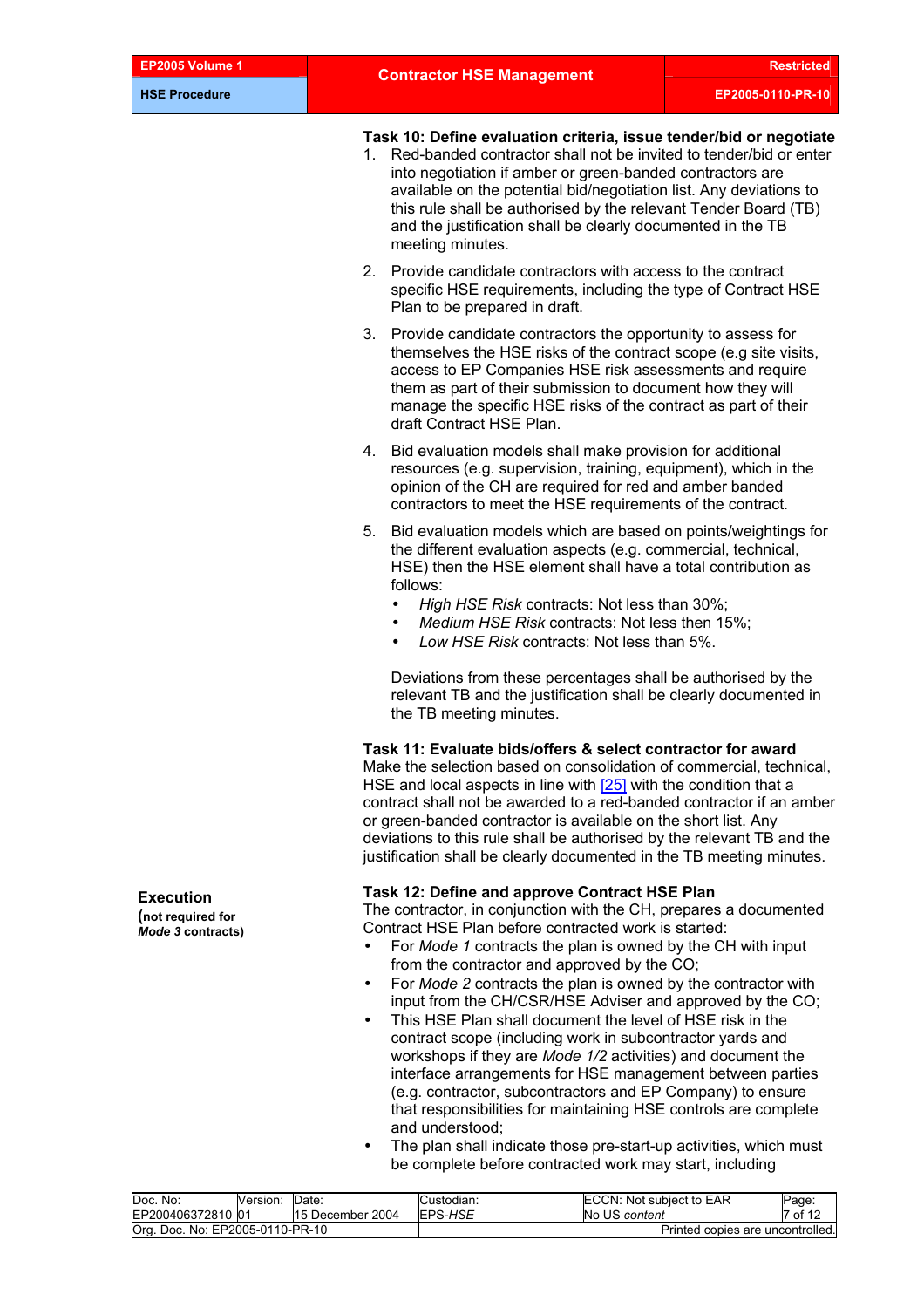communicating the requirements of the Contract HSE Plan to the relevant responsible parties;

The plan shall list conditions and circumstances that could change the HSE risk profile of the contract scope i.e. updating the HSE risk assessment from *Low HSE Risk* to *Medium/High HSE Risk.*

Specific requirements for HSE Plans depend on the contract mode and contract HSE risk as follows:

- 1. *Mode 2 Medium HSE Risk* or *Mode 2 High HSE Risk* contracts: Document the HSE hazard/risk control requirements in a Contract HSE Plan which provides a demonstration that the HSE risks of the contract hazards and effects are identified and reduced to as low as reasonably practicable (ALARP) in accordance with [[12\]](#page-11-0) and EP Tool 'HSE Plan Checklist for Major contracts' [\[5\]](#page-11-0) and the following:
	- Identify subcontractors and categorises their HSE contract mode as *Mode 1*, *Mode 2* or *Mode 3* [\[2\]](#page-11-0);
	- Make reference to the relevant HSE MS or HSE Case(s) or EP Company project HSE Plan(s) to avoid unnecessary duplication;
	- Include HSE improvement targets;
	- Include a periodic review (at least quarterly for red-banded contractors) of HSE improvement progress and performance against Contract HSE Plan;
	- Include on-site HSE supervision by EP Company for redbanded contractors. The CO shall approve deviations to this rule.
- 2. *Mode 1 (L/M/H HSE Risk)* or *Mode 2 Low HSE Risk* contracts: Document the HSE hazard and risk control requirements in a Contract HSE Plan using EP Tool 'Contract HSE Plan Checklist and Proforma for Small Contracts' [[6\]](#page-11-0).

#### **Task 13: Execute pre-mobilisation and mobilisation activities**

- 1. The pre-start-up activities defined in the Contract HSE Plan shall be verified complete prior to commencement of work. The issues covered by this step include:
	- Consortium partnership issues (cooperation of a leading contractor with one or more other specialised contractors);
	- Actions to be completed prior to mobilisation;
	- Number and competence of HSE professionals;
	- The matrix below defines activities required during premobilisation, and mobilisation:

| <b>Activity</b>              | Mode 1/Mode 2               |
|------------------------------|-----------------------------|
| Authorisation to start       | Yes                         |
| mobilisation/work            |                             |
| Kick-off meeting             | Yes                         |
| Pre-mob/job inspections,     | Yes                         |
| Medium HSE Risk and High     |                             |
| <b>HSE Risk contracts</b>    |                             |
| Pre-mob/job inspections,     | Dependent upon              |
| Low HSE Risk contracts       | size/complexity of contract |
| Start-up Audits for Medium   | Dependent upon              |
| and High HSE Risk work       | size/complexity of contract |
| Early testing of contingency | Yes                         |
| planning                     |                             |

| Doc. No:                        | Version: | Date             | Custodian:     | ECCN: Not subject to EAR         | Page:   |
|---------------------------------|----------|------------------|----------------|----------------------------------|---------|
| EP200406372810 01               |          | 15 December 2004 | <b>EPS-HSE</b> | No US content                    | 8 of 12 |
| Org. Doc. No: EP2005-0110-PR-10 |          |                  |                | Printed copies are uncontrolled. |         |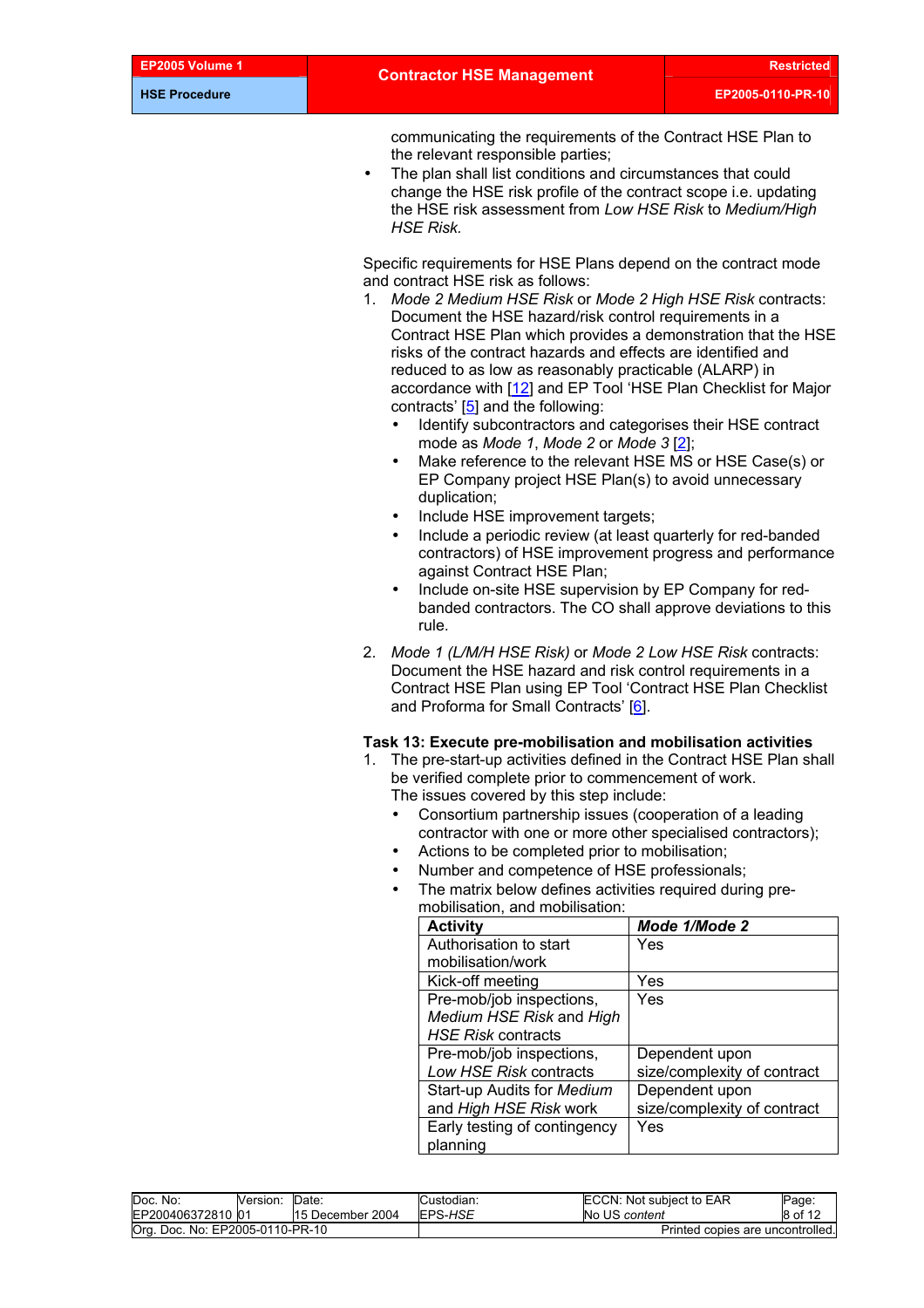| EP2005 Volume |  |
|---------------|--|
|---------------|--|

2. Hold a kick-off meeting to verify that the contractor's workforce and supervisors are aware of the relevant parts of the Contract HSE Plan including but not limited to:

- Promoting the EP Companies commitment to HSE and that health and safety takes priority over other contract objectives, KPIs and requirements;
- Site hazards of the operation detailed in the scope of work;
- Familiar with:
	- o HSE working procedures;
	- o Rules and regulations;
	- o Alarms and signals;
	- o Emergency communications and procedures.

The meeting may be structured as an HSE workshop, with participation by both EP Company and contractor management.

- 3. Conduct pre-mobilisation/job inspection(s), using the relevant parts of the Contract HSE Plan as a TOR. Conduct specialist review(s) (e.g. Shell Aircraft International air operations reviews or STASCO vessel inspections) prior to mobilisation.
- 4. Authorise the contractor to start mobilisation/work.
- 5. Conduct HSE start-up audits as required:
	- For *Mode 1* contracts, the need for an audit shall depend upon the size and complexity of the contract;
	- For *Mode 2* contracts it is recommended to conduct an HSE start-up audit in accordance with the relevant parts of the EP Standard 'HSE Auditing' [\[10\]](#page-11-0) if such contracts *are:*
		- o *High HSE Risk; or*
		- o *Medium HSE Risk*, which are complex operations or managed by contractors new to EP Directorate/Region.
- 6. Ensure inspection and audit findings are followed-up, closed and subject to the following:
	- Serious/High findings [[23, §5](#page-11-0)]: Contractor or the EP Company shall take corrective actions before the relevant parts of the work can commence;
	- Medium/Low findings [\[23, §5\]](#page-11-0): Contractor or the EP Company shall take corrective action but this may be allowed to take place in parallel with initiating the execution phase.

Further guidance on Steps 1 to 3 above can be found in §6.1, 6.2 and 6.3 of the OGP HSE Management – 'Guidelines for working together in a contract environment' [\[24\]](#page-11-0).

| Doc.<br>No:                     | Version: | Date             | Custodian: | ECCN: Not subject to EAR         | Page: |
|---------------------------------|----------|------------------|------------|----------------------------------|-------|
| EP200406372810 01               |          | 15 December 2004 | EPS-HSE    | No US content                    |       |
| Org. Doc. No: EP2005-0110-PR-10 |          |                  |            | Printed copies are uncontrolled. |       |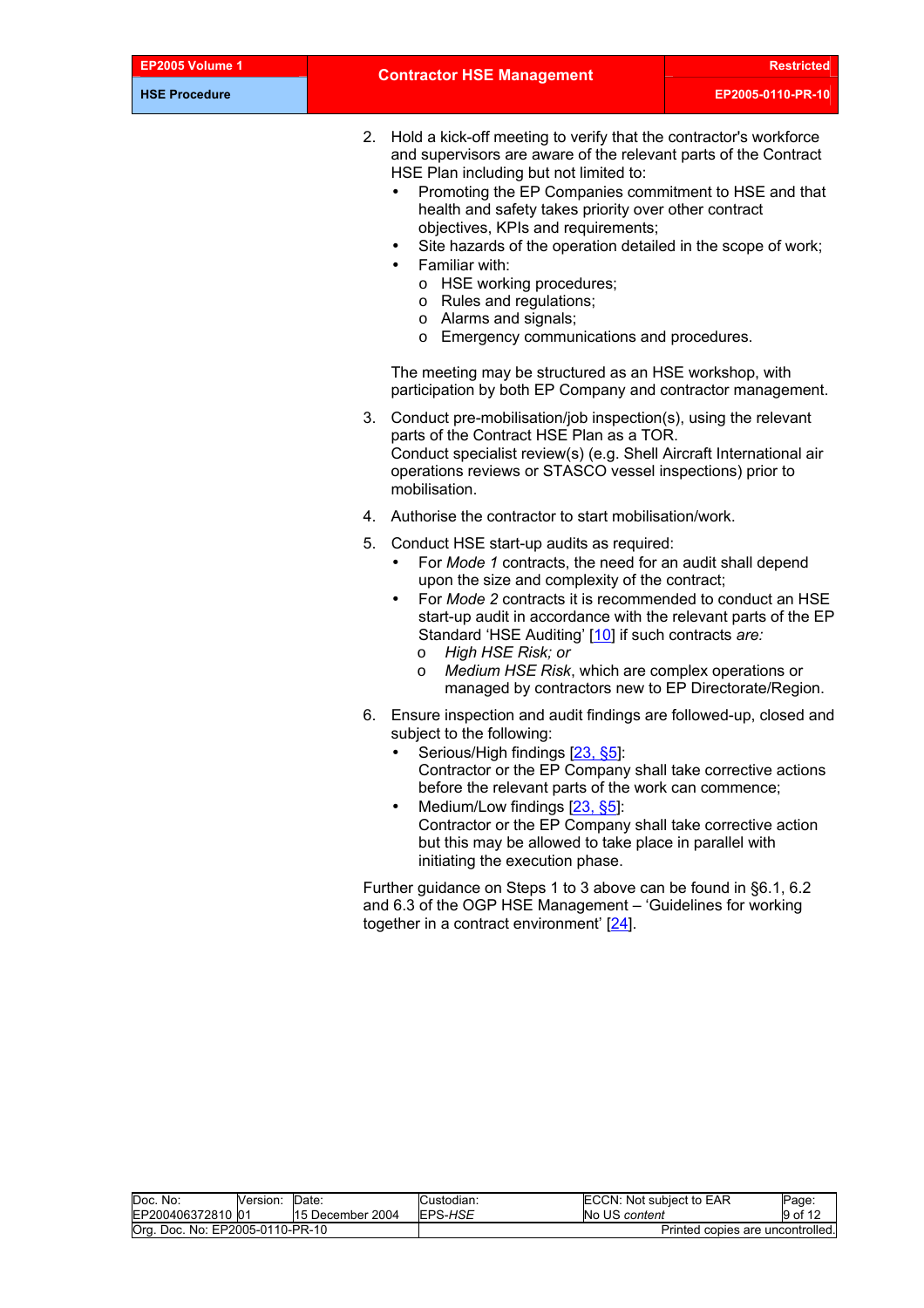**Task 14: Monitor implementation of the Contract HSE Plan and steer performance improvement during the contract**  The CH/CSR/Contract User to be visible in promoting the EP Companies commitment to HSE (e.g. attending HSE talks and meetings and regularly re-enforcing that health and safety take priority over other contract objectives).

The CSR/Contract User shall assist the CH in monitoring the day-today implementation of the Contract HSE Plan including closeout of agreed actions, HSE performance, and any changes in the HSE risk profile of the current and future activities within the contract scope:

- 1. *For Mode 1* contracts: The CH/CSR/Contract User supervises the contractor and is directly responsible for the effective implementation of the Contract HSE Plan.
- 2. For *Mode 2* Contracts: The CH/CSR/Contract User is responsible to verify and monitor the contractor.
- 3. For both *Mode 1* and *Mode 2* contracts: The CSR/Contract User verifies the agreed handover procedures are implemented for crew changes.

Demonstrate that the HSE MSs of contractors (including subcontractors) are subject to continuous improvement in the course of project execution, which shall include, if applicable, monitoring the contractor's follow-up of actions agreed at the SCM category level.

#### **Task 15: Sharing learning and good practice (contractor HSE forums)**

**contracts)** Hold periodic forum sessions for contractors, grouped by SCM Category or by project, which are executing *Medium HSE Risk* or *High HSE Risk* contracts in order to:

- Share learning and best practices:
- Address contractor interface issues;
- Conduct HSE performance self-assessments.

#### **Task 16: Report to the Tender Board**

The HSE Adviser in collaboration between SCM/C&P staff and CH, review quarterly with the Tender Board or equivalent the stoplight bands of contractors involved in *Medium / High HSE Risk* contracts. Use these reviews to discuss issues and strategies and obtain guidance from senior management, and to obtain benchmarks from SCM databases.

#### **Task 17: Steer HSE performance improvements**

The CH steers HSE performance improvement during the contract, while the HSE Adviser annually updates and reviews with the CH/CO and GCM/CFP the stoplight bands of the current portfolio of contractors in order to recognise and improve performance. For example, performance improvement can be recognised by a special letter, sustained good performance by a plaque, etc. If a contractor has not performed work for an EP Company for more than three years a full HSE capability assessment shall be repeated (i.e. Tasks 1 - 9 of this Procedure) relevant to the contract(s) scope(s) for which they are being assessed.

*Note:* This step shall also be repeated at the EP level for those international contractors who work in several EP contract categories

| Doc. No:                        | Version: | Date             | Custodian: | ECCN: Not subject to EAR         | Page:      |
|---------------------------------|----------|------------------|------------|----------------------------------|------------|
| EP200406372810 01               |          | 15 December 2004 | EPS-HSE    | No US content                    | $10$ of 12 |
| Org. Doc. No: EP2005-0110-PR-10 |          |                  |            | Printed copies are uncontrolled. |            |

**Analyse/Improve (not required for** *Mode 3*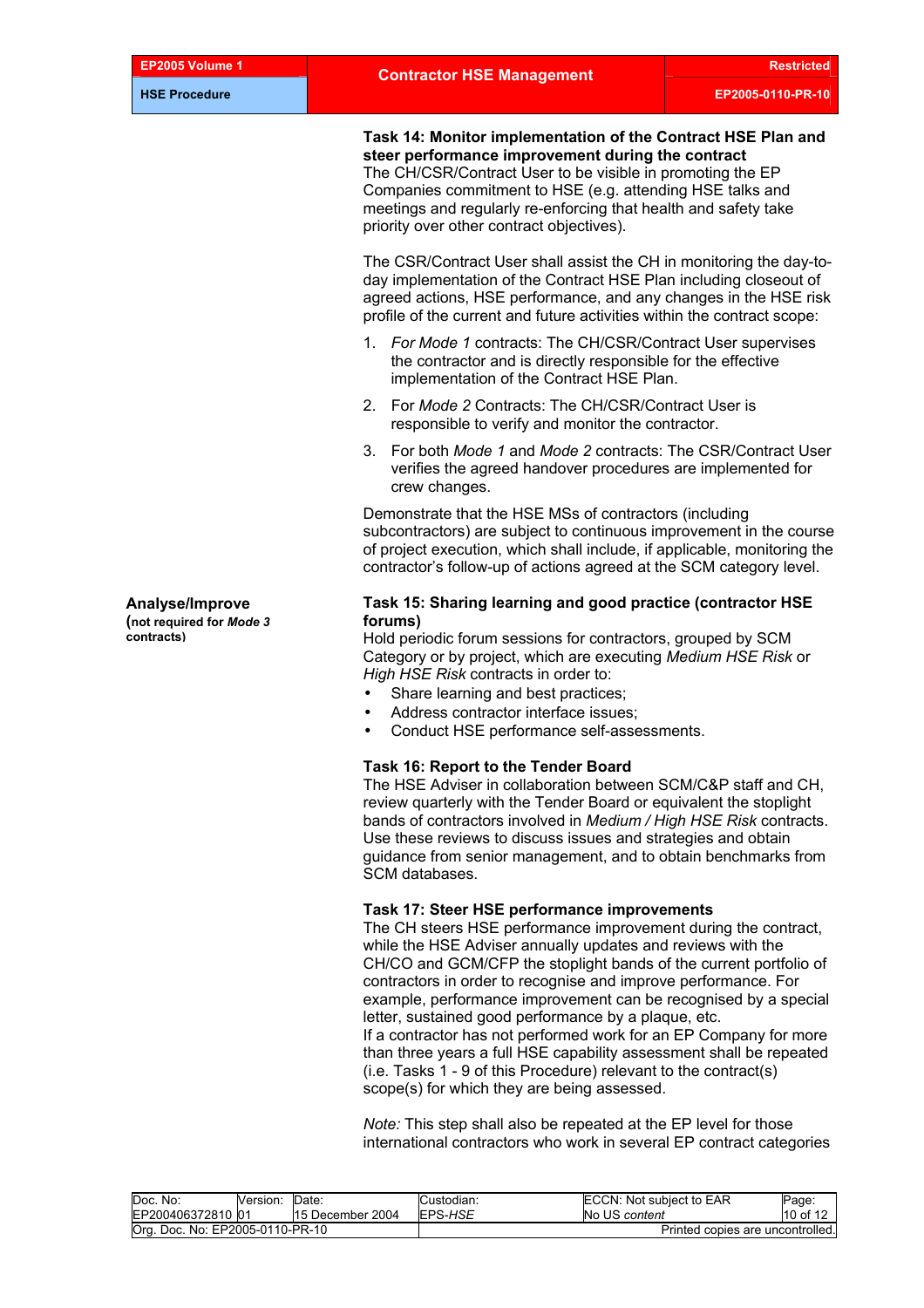| EP2005 Volume 1      | <b>Contractor HSE Management</b>                                                                                                                                                                                                                                                                                                                                                              |                                                                                                                                    | <b>Restricted</b> |  |  |  |  |
|----------------------|-----------------------------------------------------------------------------------------------------------------------------------------------------------------------------------------------------------------------------------------------------------------------------------------------------------------------------------------------------------------------------------------------|------------------------------------------------------------------------------------------------------------------------------------|-------------------|--|--|--|--|
| <b>HSE Procedure</b> |                                                                                                                                                                                                                                                                                                                                                                                               |                                                                                                                                    | EP2005-0110-PR-10 |  |  |  |  |
|                      |                                                                                                                                                                                                                                                                                                                                                                                               | and for those international contractors working in a single EP<br>contract category (e.g. geophysical acquisition, drilling rigs). |                   |  |  |  |  |
|                      | <b>Task 18: Closeout of contract</b><br>1. For Medium HSE Risk and High HSE Risk contracts prepare a<br>documented report of the HSE performance throughout the<br>project, including lessons learnt. The report should be followed<br>up with face-to-face review meetings with the Contractor<br>Representative who shall agree/sign-off on the report, noting<br>those aspects not agreed. |                                                                                                                                    |                   |  |  |  |  |
|                      | Enter this final closeout report into the relevant contractor<br>databases.                                                                                                                                                                                                                                                                                                                   |                                                                                                                                    |                   |  |  |  |  |
|                      | 2. For Low HSE Risk, Medium HSE and High HSE Risk contracts<br>enter the HSE performance data into the relevant contractor<br>databases.                                                                                                                                                                                                                                                      |                                                                                                                                    |                   |  |  |  |  |
| <b>Records</b>       | For the different stages in the SCM process, minimum HSE record<br>keeping shall include the following:                                                                                                                                                                                                                                                                                       |                                                                                                                                    |                   |  |  |  |  |
|                      | <b>Record/Document</b>                                                                                                                                                                                                                                                                                                                                                                        | <b>Owner/Custodian</b>                                                                                                             | IT system         |  |  |  |  |
|                      | Planning:                                                                                                                                                                                                                                                                                                                                                                                     |                                                                                                                                    |                   |  |  |  |  |
|                      | Contract scope risk                                                                                                                                                                                                                                                                                                                                                                           | CO                                                                                                                                 |                   |  |  |  |  |
|                      | assessment records                                                                                                                                                                                                                                                                                                                                                                            |                                                                                                                                    |                   |  |  |  |  |
|                      | Contractor HSE performance<br>feedback                                                                                                                                                                                                                                                                                                                                                        | <b>HSE</b>                                                                                                                         | Fountain          |  |  |  |  |
|                      | <b>HSE Capability</b><br>Questionnaires [4] and<br>associated documents                                                                                                                                                                                                                                                                                                                       | <b>SCM</b>                                                                                                                         | $\blacksquare$    |  |  |  |  |
|                      | Activity HSE risk assessment<br>record                                                                                                                                                                                                                                                                                                                                                        | CO                                                                                                                                 | $\blacksquare$    |  |  |  |  |
|                      | Categorisation (stoplight)<br>record                                                                                                                                                                                                                                                                                                                                                          | <b>SCM</b>                                                                                                                         | $\blacksquare$    |  |  |  |  |
|                      | <b>Execution</b>                                                                                                                                                                                                                                                                                                                                                                              |                                                                                                                                    |                   |  |  |  |  |
|                      | Original contracts and contract                                                                                                                                                                                                                                                                                                                                                               | <b>SCM</b>                                                                                                                         |                   |  |  |  |  |
|                      | management plans<br>Incl. Contract HSE Plan                                                                                                                                                                                                                                                                                                                                                   |                                                                                                                                    |                   |  |  |  |  |
|                      | Reports on contractor HSE<br>performance                                                                                                                                                                                                                                                                                                                                                      | CO                                                                                                                                 | $\blacksquare$    |  |  |  |  |
|                      | Minutes of meeting with<br>contractor                                                                                                                                                                                                                                                                                                                                                         | <b>CH</b>                                                                                                                          | $\blacksquare$    |  |  |  |  |
|                      | Analyse/Improve                                                                                                                                                                                                                                                                                                                                                                               |                                                                                                                                    |                   |  |  |  |  |
|                      | HSE performance records                                                                                                                                                                                                                                                                                                                                                                       | <b>HSE</b>                                                                                                                         | Fountain          |  |  |  |  |
|                      | Content of contractor                                                                                                                                                                                                                                                                                                                                                                         | <b>SCM</b>                                                                                                                         | e.g. FPAL         |  |  |  |  |
|                      | databases                                                                                                                                                                                                                                                                                                                                                                                     |                                                                                                                                    |                   |  |  |  |  |
|                      |                                                                                                                                                                                                                                                                                                                                                                                               |                                                                                                                                    |                   |  |  |  |  |

Records shall be retained for at least three years after the expiration date.

| Doc. No:                        | Version: | Date:            | Custodian: | ECCN: Not subject to EAR         | Page:    |
|---------------------------------|----------|------------------|------------|----------------------------------|----------|
| EP200406372810 01               |          | 15 December 2004 | EPS-HSE    | No US content                    | 11 of 12 |
| Org. Doc. No: EP2005-0110-PR-10 |          |                  |            | Printed copies are uncontrolled. |          |